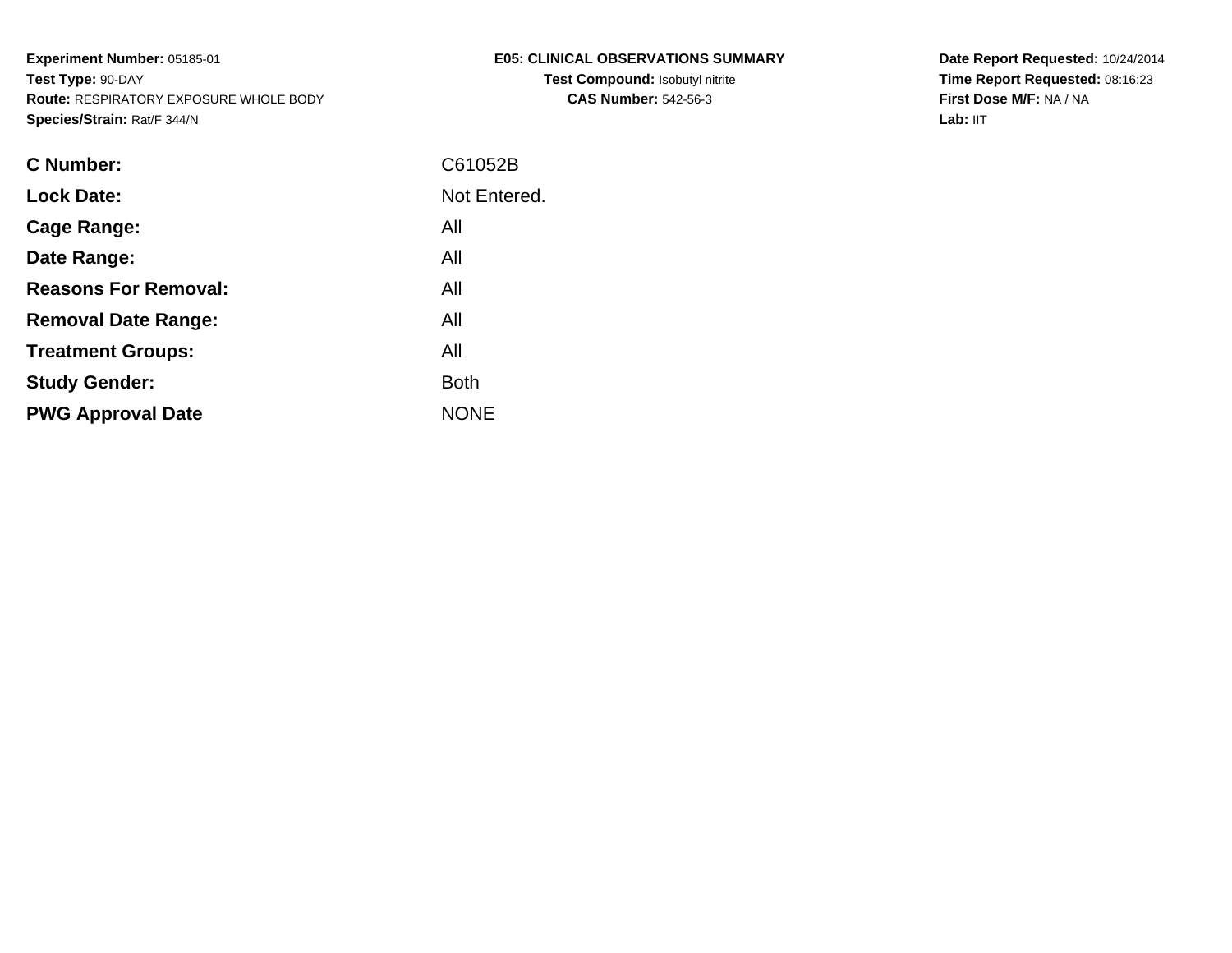#### **E05: CLINICAL OBSERVATIONS SUMMARYTest Compound:** Isobutyl nitrite**CAS Number:** 542-56-3

**Date Report Requested:** 10/24/2014**Time Report Requested:** 08:16:23**First Dose M/F:** NA / NALab: IIT

**SEX :MALE WEEK: 14**

| <b>OBSERVATIONS</b>        |                 | <b>CONTROL</b> |                 | <b>10 PPM</b>           |                 | <b>25 PPM</b>           | <b>75 PPM</b>   |                         |
|----------------------------|-----------------|----------------|-----------------|-------------------------|-----------------|-------------------------|-----------------|-------------------------|
|                            | <b>CURRENT*</b> | TOTAL+         | <b>CURRENT*</b> | TOTAL+                  | <b>CURRENT*</b> | TOTAL+                  | <b>CURRENT*</b> | TOTAL+                  |
| Alopecia<br>Left Front Leg | 0/0             | 0/10           | 0/0             | 0/10                    | 0/0             | 0/10                    | 0/0             | 0/10                    |
| Hypoactivity               | 0/0             | 0/10           | 0/0             | 0/10                    | 0/0             | 0/10                    | 0/0             | 0/10                    |
| Nasal Discharge            | 0/0             | 0/10           | 0/0             | 0/10                    | 0/0             | $1/10$<br><b>DAY 64</b> | 0/0             | 0/10                    |
| Ruffled Fur                | 0/0             | 0/10           | 0/0             | 2/10<br><b>DAY 15</b>   | 0/0             | 0/10                    | 0/0             | 0/10                    |
| Wound<br>Tail              | 0/0             | 0/10           | $0/0$           | 0/10                    | 0/0             | 0/10                    | 0/0             | $1/10$<br><b>DAY 57</b> |
| Wound<br>Toes              | 0/0             | 0/10           | 0/0             | $2/10$<br><b>DAY 64</b> | 0/0             | 0/10                    | 0/0             | 1/10<br><b>DAY 64</b>   |

\* ANIMALS WITH OBSERVATION IN CURRENT PERIOD / TOTAL ANIMALS OBSERVED IN CURRENT PERIOD (WITHIN 7 DAYS OF RUN DATE)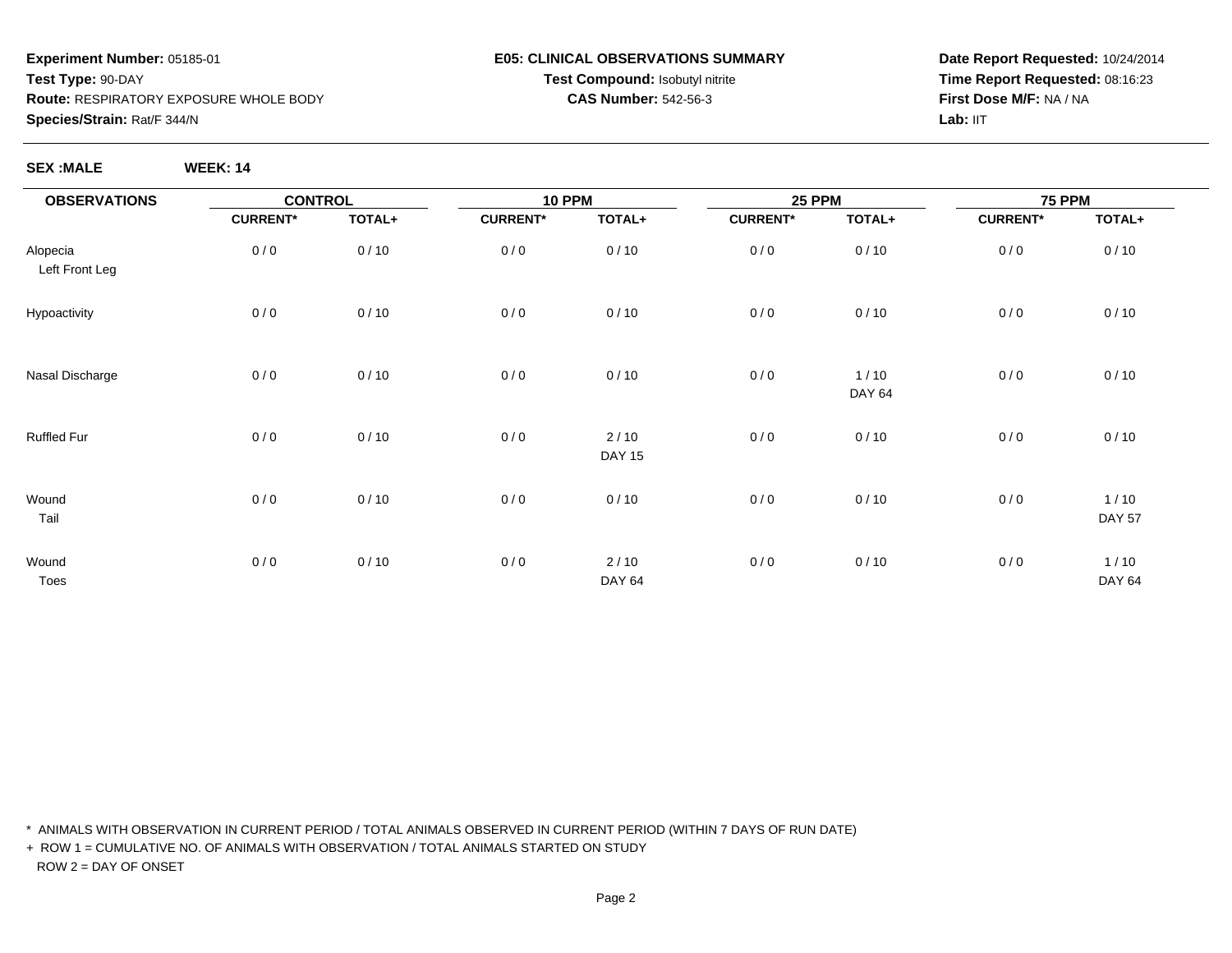**SEX :MALE WEEK: 14**

### **E05: CLINICAL OBSERVATIONS SUMMARYTest Compound:** Isobutyl nitrite**CAS Number:** 542-56-3

**Date Report Requested:** 10/24/2014**Time Report Requested:** 08:16:23**First Dose M/F:** NA / NALab: IIT

| <b>OBSERVATIONS</b> | <b>150 PPM</b>  |               | <b>300 PPM</b>  |               |
|---------------------|-----------------|---------------|-----------------|---------------|
|                     | <b>CURRENT*</b> | TOTAL+        | <b>CURRENT*</b> | TOTAL+        |
| Alopecia            | 0/0             | 1/10          | 0/0             | 0/10          |
| Left Front Leg      |                 | <b>DAY 71</b> |                 |               |
| Hypoactivity        | 0/0             | 0/10          | 0/0             | 2/10          |
|                     |                 |               |                 | DAY 8         |
| Nasal Discharge     | 0/0             | 0/10          | 0/0             | 0/10          |
| <b>Ruffled Fur</b>  | 0/0             | 1/10          | 0/0             | 10/10         |
|                     |                 | <b>DAY 43</b> |                 | DAY 7         |
| Wound               | 0/0             | 0/10          | 0/0             | $1/10$        |
| Tail                |                 |               |                 | <b>DAY 50</b> |
| Wound               | 0/0             | 2/10          | 0/0             | 0/10          |
| Toes                |                 | DAY 8         |                 |               |

# \*\*\*END OF MALE DATA\*\*\*

\* ANIMALS WITH OBSERVATION IN CURRENT PERIOD / TOTAL ANIMALS OBSERVED IN CURRENT PERIOD (WITHIN 7 DAYS OF RUN DATE)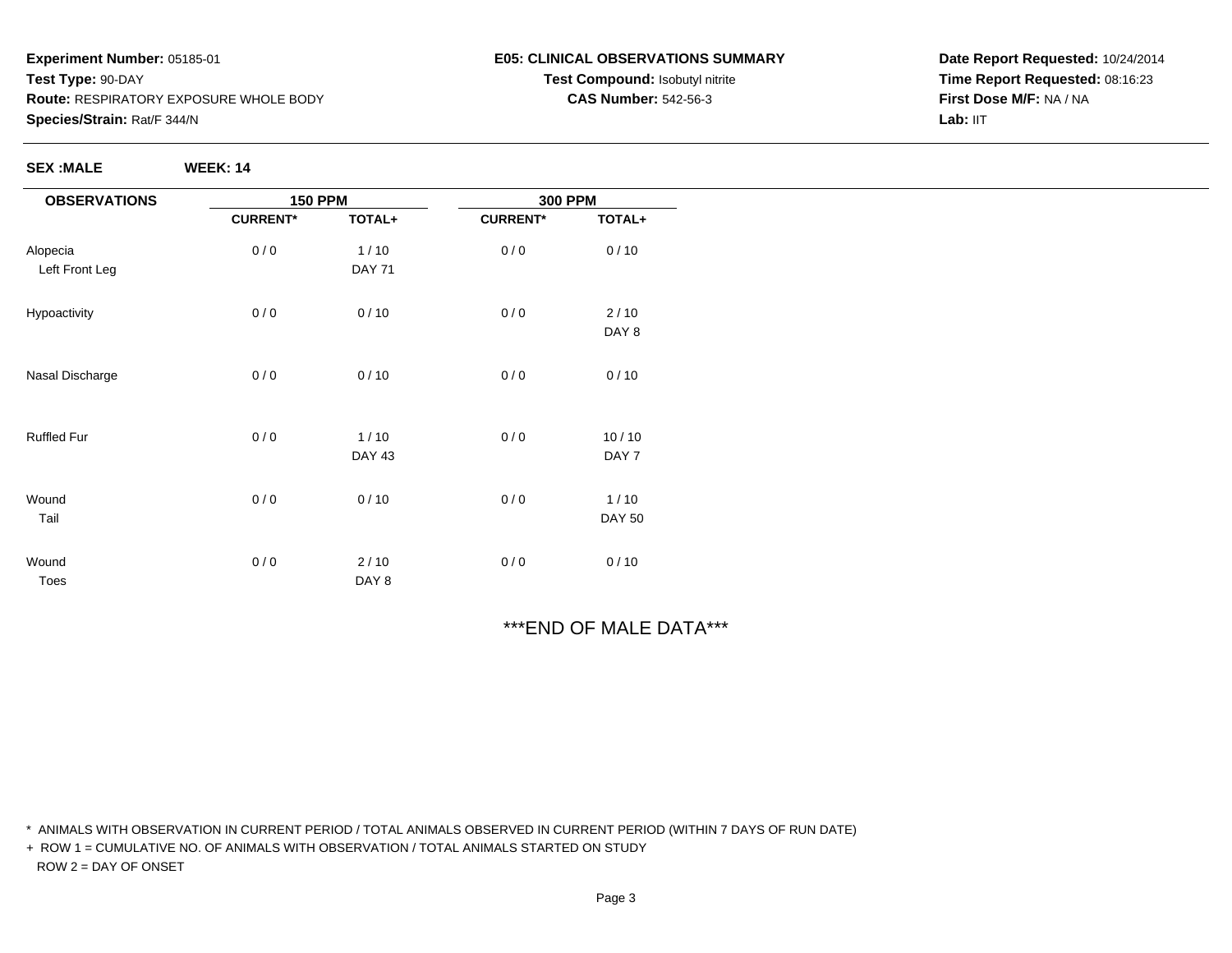### **E05: CLINICAL OBSERVATIONS SUMMARYTest Compound:** Isobutyl nitrite**CAS Number:** 542-56-3

**Date Report Requested:** 10/24/2014**Time Report Requested:** 08:16:23**First Dose M/F:** NA / NALab: IIT

**SEX :FEMALE WEEK: 13**

| <b>OBSERVATIONS</b>           | <b>CONTROL</b>  |                  | <b>10 PPM</b>   |                         |                 | <b>25 PPM</b>           |                 | <b>75 PPM</b>           |  |
|-------------------------------|-----------------|------------------|-----------------|-------------------------|-----------------|-------------------------|-----------------|-------------------------|--|
|                               | <b>CURRENT*</b> | TOTAL+           | <b>CURRENT*</b> | TOTAL+                  | <b>CURRENT*</b> | TOTAL+                  | <b>CURRENT*</b> | TOTAL+                  |  |
| Discharge<br><b>Right Eye</b> | 0/0             | 0/10             | $0/0$           | 0/10                    | 0/0             | 0/10                    | 0/0             | 0/10                    |  |
| Discharge<br>Vaginal Area     | 0/0             | $1/10$<br>DAY 77 | $0/0$           | $1/10$<br>DAY 77        | 0/0             | $2/10$<br><b>DAY 64</b> | 0/0             | $1/10$<br><b>DAY 64</b> |  |
| Discoloration<br>Nose         | 0/0             | 0/10             | 0/0             | 0/10                    | 0/0             | 0/10                    | 0/0             | 0/10                    |  |
| Hyperactive                   | 0/0             | 0/10             | $0/0$           | 0/10                    | 0/0             | 0/10                    | 0/0             | 0/10                    |  |
| Nasal Discharge               | 0/0             | 0/10             | $0/0$           | $1/10$<br><b>DAY 22</b> | 0/0             | 0/10                    | 0/0             | 0/10                    |  |
| <b>Ruffled Fur</b>            | 0/0             | 0/10             | $0/0$           | 0/10                    | 0/0             | $2/10$<br><b>DAY 15</b> | 0/0             | 0/10                    |  |
| Wound<br>Nose                 | 0/0             | 0/10             | $0/0$           | 0/10                    | 0/0             | 0/10                    | 0/0             | 1/10<br><b>DAY 50</b>   |  |
| Wound<br>Tail                 | 0/0             | 0/10             | $0/0$           | $2/10$<br><b>DAY 22</b> | 0/0             | $2/10$<br><b>DAY 29</b> | 0/0             | $1/10$<br><b>DAY 50</b> |  |

\* ANIMALS WITH OBSERVATION IN CURRENT PERIOD / TOTAL ANIMALS OBSERVED IN CURRENT PERIOD (WITHIN 7 DAYS OF RUN DATE)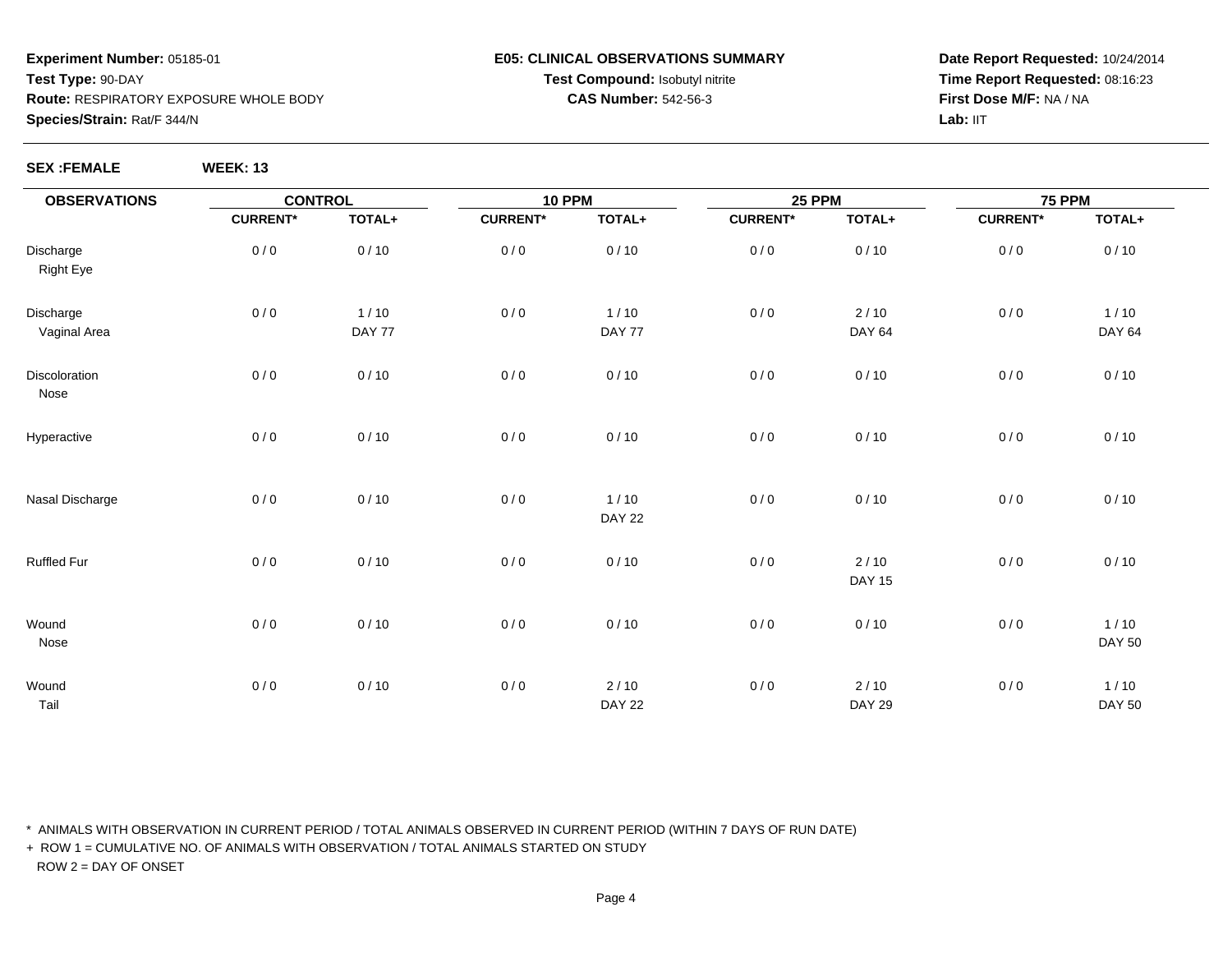#### **E05: CLINICAL OBSERVATIONS SUMMARYTest Compound:** Isobutyl nitrite**CAS Number:** 542-56-3

**Date Report Requested:** 10/24/2014**Time Report Requested:** 08:16:23**First Dose M/F:** NA / NALab: IIT

**SEX :FEMALE WEEK: 13**

| <b>OBSERVATIONS</b> | <b>CONTROL</b>  |        | <b>10 PPM</b>   |        | <b>25 PPM</b>   |        | <b>75 PPM</b>   |               |
|---------------------|-----------------|--------|-----------------|--------|-----------------|--------|-----------------|---------------|
|                     | <b>CURRENT*</b> | TOTAL+ | <b>CURRENT*</b> | TOTAL+ | <b>CURRENT*</b> | TOTAL+ | <b>CURRENT*</b> | <b>TOTAL+</b> |
| Wound               | 0/0             | 0/10   | 0/0             | 0/10   | 0/0             | 0/10   | 0/0             | /10           |
| <b>Toes</b>         |                 |        |                 |        |                 |        |                 | <b>DAY 85</b> |

\* ANIMALS WITH OBSERVATION IN CURRENT PERIOD / TOTAL ANIMALS OBSERVED IN CURRENT PERIOD (WITHIN 7 DAYS OF RUN DATE)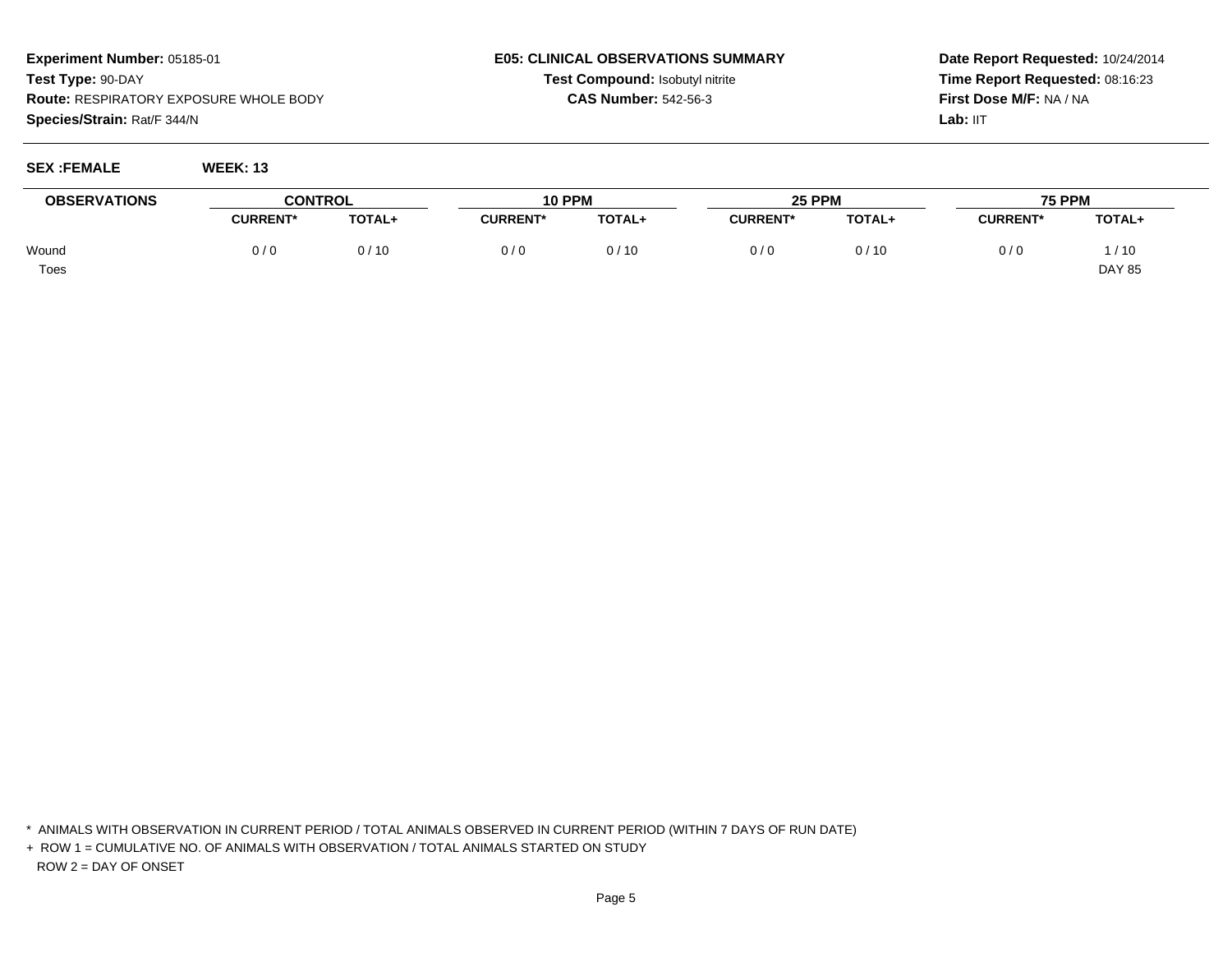#### **E05: CLINICAL OBSERVATIONS SUMMARYTest Compound:** Isobutyl nitrite**CAS Number:** 542-56-3

**Date Report Requested:** 10/24/2014**Time Report Requested:** 08:16:23**First Dose M/F:** NA / NALab: IIT

**SEX :FEMALE WEEK: 13**

| <b>OBSERVATIONS</b> |                 | <b>150 PPM</b> |                 | <b>300 PPM</b> |
|---------------------|-----------------|----------------|-----------------|----------------|
|                     | <b>CURRENT*</b> | TOTAL+         | <b>CURRENT*</b> | TOTAL+         |
| Discharge           | 0/0             | 0/10           | 0/0             | $1/10$         |
| <b>Right Eye</b>    |                 |                |                 | <b>DAY 22</b>  |
| Discharge           | 0/0             | 0/10           | 0/0             | $2/10$         |
| Vaginal Area        |                 |                |                 | <b>DAY 64</b>  |
| Discoloration       | 0/0             | 0/10           | 0/0             | $1/10$         |
| Nose                |                 |                |                 | <b>DAY 15</b>  |
| Hyperactive         | 0/0             | $1/10$         | 0/0             | 8/10           |
|                     |                 | DAY 6          |                 | DAY 7          |
| Nasal Discharge     | 0/0             | 0/10           | 0/0             | $1/10$         |
|                     |                 |                |                 | DAY 1          |
| Ruffled Fur         | 0/0             | 0/10           | 0/0             | 9/10           |
|                     |                 |                |                 | DAY 8          |
| Wound               | 0/0             | 0/10           | 0/0             | $1/10$         |
| Nose                |                 |                |                 | <b>DAY 15</b>  |
| Wound               | 0/0             | $1/10$         | 0/0             | $2/10$         |
| Tail                |                 | <b>DAY 71</b>  |                 | <b>DAY 22</b>  |

\* ANIMALS WITH OBSERVATION IN CURRENT PERIOD / TOTAL ANIMALS OBSERVED IN CURRENT PERIOD (WITHIN 7 DAYS OF RUN DATE)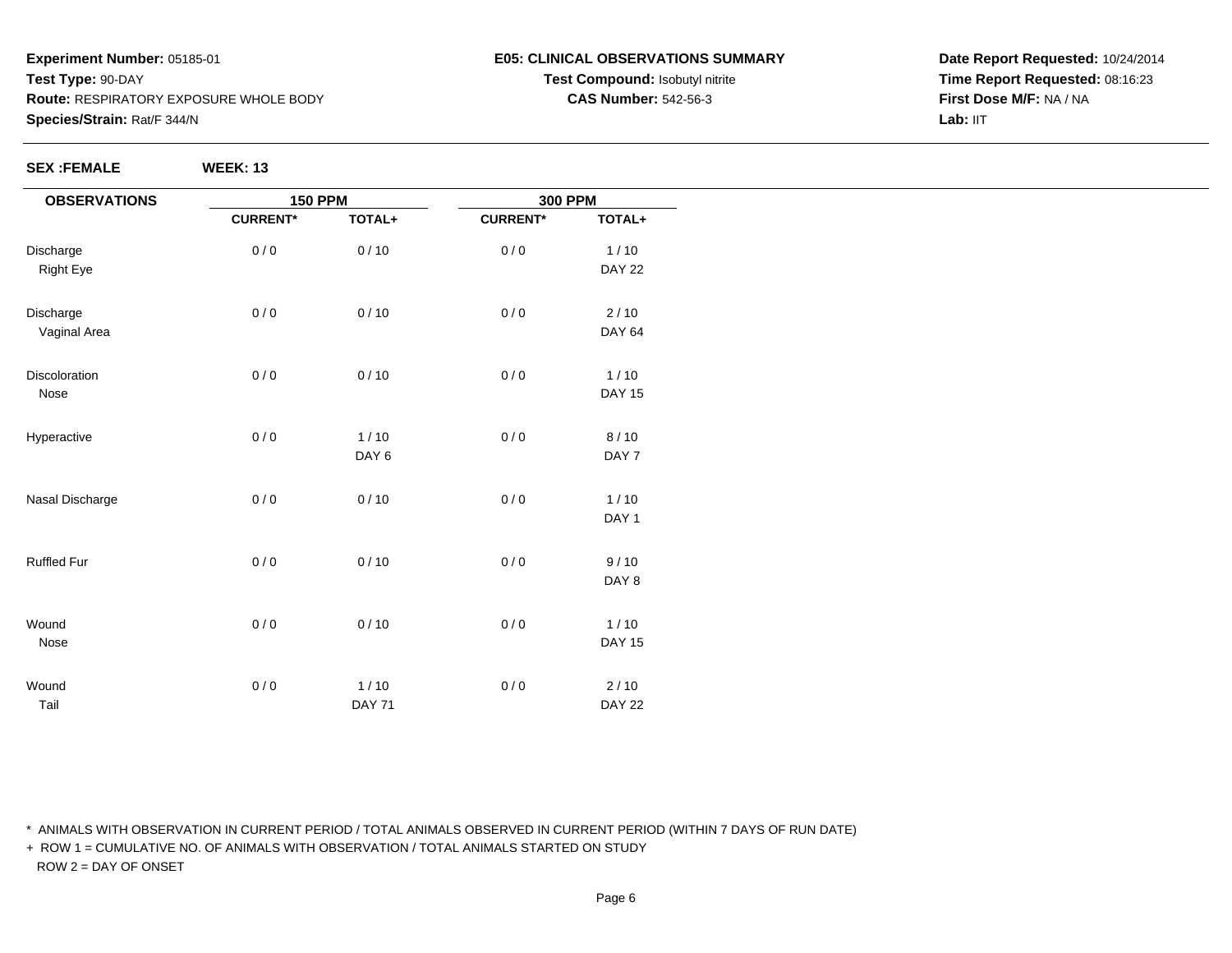#### **E05: CLINICAL OBSERVATIONS SUMMARYTest Compound:** Isobutyl nitrite**CAS Number:** 542-56-3

**Date Report Requested:** 10/24/2014**Time Report Requested:** 08:16:23**First Dose M/F:** NA / NALab: IIT

| <b>SEX:FEMALE</b> | <b>WEEK: 13</b> |
|-------------------|-----------------|
|-------------------|-----------------|

| <b>OBSERVATIONS</b> | <b>150 PPM</b>  |               | <b>300 PPM</b>  |               |
|---------------------|-----------------|---------------|-----------------|---------------|
|                     | <b>CURRENT*</b> | <b>TOTAL+</b> | <b>CURRENT*</b> | <b>TOTAL+</b> |
| Wound               | 0/0             | 0/10          | 0/0             | 0/10          |

Toes

\* ANIMALS WITH OBSERVATION IN CURRENT PERIOD / TOTAL ANIMALS OBSERVED IN CURRENT PERIOD (WITHIN 7 DAYS OF RUN DATE)